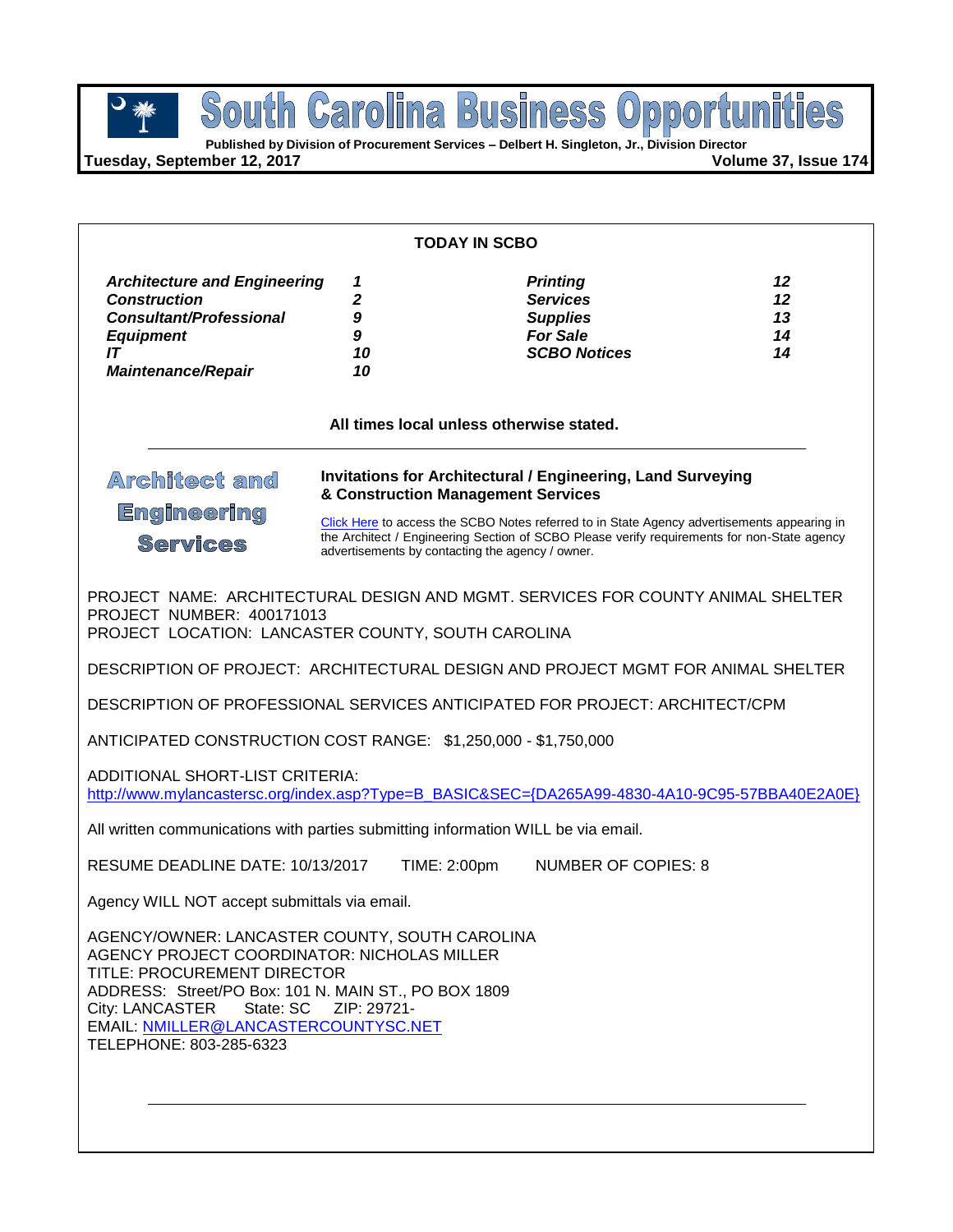### **Tuesday, September 12, 2017 2 Volume 37, Issue 174**

### **REQUEST FOR QUALIFICATIONS FOR ARCHITECTURAL SERVICES**

### **FOR WILDER STADIUM RENOVATIONS AT CLINTON MIDDLE SCHOOL**

Laurens County School District 56 (LCSD56) is soliciting proposals from qualified architectural firms for design services for stadium renovations at Clinton Middle School. The Request for Qualifications and the Architecture Contract is accessible on the district's webpage at [www.lcsd56.org](http://www.lcsd56.org/) or you may contact Vickie Sineath at 864- 938-2048 or to request an electronic copy.

Interested Architects should submit their qualifications to Laurens County School District 56, attn: Dr. David A. Pitts, Assistant Superintendent, 211 North Broad Street, Suite B, Clinton, SC 29325. The deadline to receive Request for Qualifications is September 29, 2017 at 2:00 pm. All questions should be directed to Dr. David A. Pitts at 864-938-2045 or davidpitts@lcsd56g.com. No other person connected in any way with LCSD56 should be contacted regarding this solicitation.

This request for qualifications is being issued pursuant to the procurement code applicable to LCSD56. LCSD56 will negotiate a contract with the highest qualified firm. LCSD56 reserves the right to reject any and all proposals. LCSD56 shall not be liable for any costs incurred by individuals or firms participating in this solicitation. LCSD56 reserves the right to amend or cancel the solicitation at any time prior to execution of a contract for services and reserves the right to reject any and all proposals and to waive technicalities.



### **Invitations for Construction Bids**

Please verify requirements for non-State agency advertisements by contacting the agency / owner. Projects expected to cost less than \$50,000 are listed under the Minor Construction heading.

PROJECT NAME: DUNCAN PARK BASEBALL STADIUM CLUBHOUSE RENOVATION

PROJECT NUMBER: MPS Project # 014334 IFB# 17-18-04

PROJECT LOCATION: 100 Duncan Park Drive, Spartanburg, SC

DESCRIPTION OF PROJECT: The work consists of constructing a clubhouse and locker rooms at the Duncan Park Baseball Stadium.

BIDDING DOCUMENTS/PLANS MAY BE OBTAINED FROM: Digital copies of bidding requirements, plans, and specifications may be obtained free of charge directly from McMillan Pazdan Smith, 127 Dunbar Street, Spartanburg SC. Contact Caitlin Shuler at 864-585-5678 or email **cshuler@mcmillanpazdansmith.com**.

IN ADDITION TO THE ABOVE OFFICIAL SOURCE(S), BIDDING DOCUMENTS/PLANS ARE ALSO AVAILABLE AT: ARC Spartanburg

ARCHITECT-ENGINEER NAME: McMillan Pazdan Smith Architecture

A-E CONTACT: Donald L. Love Jr., AIA

A-E ADDRESS:Street/PO Box: PO Box 5331

City: Spartanburg State: SC ZIP: 29304-

EMAIL: [dlove@mcmillanpazdansmith.com](mailto:dlove@mcmillanpazdansmith.com)

TELEPHONE: 864-585-5678 FAX: 864-542-9451

AGENCY/OWNER: Spartanburg School District Seven

AGENCY PROJECT COORDINATOR: Terry Gilmer

ADDRESS: Street/PO Box: 717 Union Street

City: Spartanburg State: SC ZIP: 29306-

EMAIL: [tgilmer@spart7.org](mailto:tgilmer@spart7.org)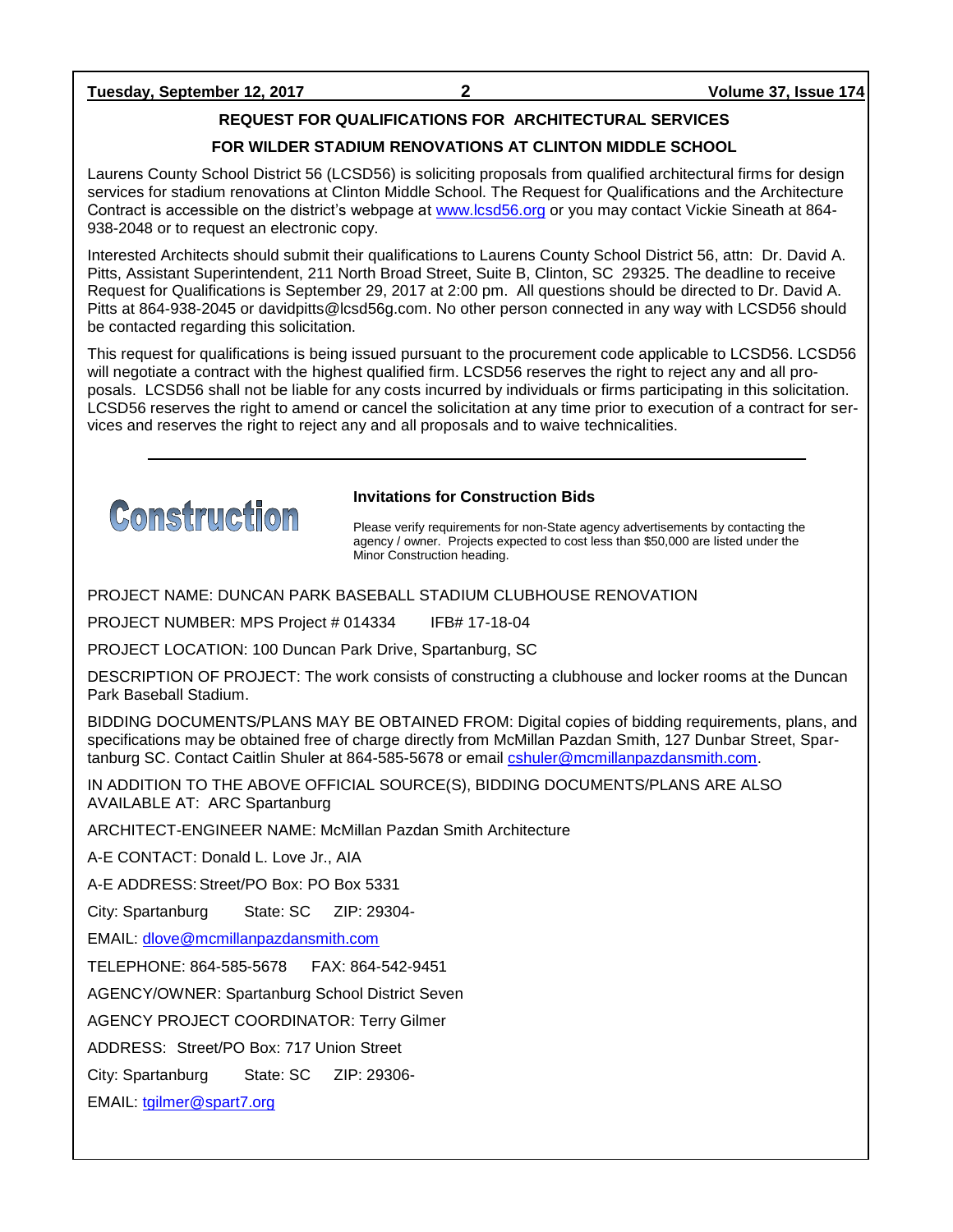| Tuesday, September 12, 2017                                                                                                                                                                                                                                                                                                                                                                                                                  | 3                         | Volume 37, Issue 174                                                                                       |  |  |  |
|----------------------------------------------------------------------------------------------------------------------------------------------------------------------------------------------------------------------------------------------------------------------------------------------------------------------------------------------------------------------------------------------------------------------------------------------|---------------------------|------------------------------------------------------------------------------------------------------------|--|--|--|
| TELEPHONE: 864-594-4500                                                                                                                                                                                                                                                                                                                                                                                                                      |                           |                                                                                                            |  |  |  |
| PRE-BID CONFERENCE: Yes                                                                                                                                                                                                                                                                                                                                                                                                                      | MANDATORY ATTENDANCE: Yes |                                                                                                            |  |  |  |
| PRE-BID DATE: 9/19/2017                                                                                                                                                                                                                                                                                                                                                                                                                      | TIME: 4:00pm              | PLACE: 100 Duncan Park Drive, Spartanburg                                                                  |  |  |  |
| <b>BID OPENING DATE: 10/12/2017</b><br>610 Dupre Drive, Spartanburg, SC 29307                                                                                                                                                                                                                                                                                                                                                                | TIME: 3:00pm              | PLACE: Spartanburg School District Seven Office,                                                           |  |  |  |
| <b>BID DELIVERY ADDRESSES:</b>                                                                                                                                                                                                                                                                                                                                                                                                               |                           |                                                                                                            |  |  |  |
| HAND-DELIVERY:                                                                                                                                                                                                                                                                                                                                                                                                                               | <b>MAIL SERVICE:</b>      |                                                                                                            |  |  |  |
| Attn: Missy Campbell                                                                                                                                                                                                                                                                                                                                                                                                                         | Attn: Missy Campbell      |                                                                                                            |  |  |  |
| 610 Dupre Drive                                                                                                                                                                                                                                                                                                                                                                                                                              | 610 Dupre Drive           |                                                                                                            |  |  |  |
| Spartanburg, SC 29307                                                                                                                                                                                                                                                                                                                                                                                                                        | Spartanburg, SC 29307     |                                                                                                            |  |  |  |
|                                                                                                                                                                                                                                                                                                                                                                                                                                              |                           |                                                                                                            |  |  |  |
| PROJECT NAME: HUNTING ISLAND MARSH BOARDWALK RESTORATION                                                                                                                                                                                                                                                                                                                                                                                     |                           |                                                                                                            |  |  |  |
| PROJECT NUMBER: P28-1716-SL                                                                                                                                                                                                                                                                                                                                                                                                                  |                           |                                                                                                            |  |  |  |
| PROJECT LOCATION: Beaufort County, South Carolina                                                                                                                                                                                                                                                                                                                                                                                            |                           |                                                                                                            |  |  |  |
|                                                                                                                                                                                                                                                                                                                                                                                                                                              |                           |                                                                                                            |  |  |  |
| <b>BID SECURITY REQUIRED?</b>                                                                                                                                                                                                                                                                                                                                                                                                                | NOTE:<br>Yes              | Contractor may be subject to a performance                                                                 |  |  |  |
|                                                                                                                                                                                                                                                                                                                                                                                                                                              |                           | appraisal at the close of the project.                                                                     |  |  |  |
| CONSTRUCTION COST RANGE: \$50,000 - 100,000                                                                                                                                                                                                                                                                                                                                                                                                  |                           |                                                                                                            |  |  |  |
| ing boardwalk.                                                                                                                                                                                                                                                                                                                                                                                                                               |                           | DESCRIPTION OF PROJECT: Minor decking demo and install new joist, decking and toe rail on 510 LF of exist- |  |  |  |
| BIDDING DOCUMENTS/PLANS MAY BE OBTAINED FROM: www.scprtConstructionBids.com                                                                                                                                                                                                                                                                                                                                                                  |                           |                                                                                                            |  |  |  |
| Bidders must obtain Bidding Documents/Plans from the above listed source(s) to be listed as an official plan<br>holder. Only those Bidding Documents/Plans obtained from the above listed source(s) are official. Bidders that<br>rely on copies of Bidding Documents/Plans obtained from any other source do so at their own risk. All written<br>communications with official plan holders & bidders WILL be via email or website posting. |                           |                                                                                                            |  |  |  |
| All questions & correspondence concerning this Invitation shall be addressed to the A/E.                                                                                                                                                                                                                                                                                                                                                     |                           |                                                                                                            |  |  |  |
| A/E NAME: South Carolina Department of Parks, Recreation and Tourism                                                                                                                                                                                                                                                                                                                                                                         |                           |                                                                                                            |  |  |  |
| A/E CONTACT: Scott Langford, PE                                                                                                                                                                                                                                                                                                                                                                                                              |                           |                                                                                                            |  |  |  |
| A/E ADDRESS: Street/PO Box: 1205 Pendleton Street                                                                                                                                                                                                                                                                                                                                                                                            |                           |                                                                                                            |  |  |  |
| City: Columbia<br>State: SC                                                                                                                                                                                                                                                                                                                                                                                                                  | ZIP: 29201-               |                                                                                                            |  |  |  |
| EMAIL: slangford@scprt.com                                                                                                                                                                                                                                                                                                                                                                                                                   |                           |                                                                                                            |  |  |  |
| TELEPHONE: 803-734-0188                                                                                                                                                                                                                                                                                                                                                                                                                      | FAX: 803-734-1017         |                                                                                                            |  |  |  |
| AGENCY: South Carolina Department of Parks, Recreation and Tourism                                                                                                                                                                                                                                                                                                                                                                           |                           |                                                                                                            |  |  |  |
| AGENCY PROJECT COORDINATOR: Scott Langford, PE                                                                                                                                                                                                                                                                                                                                                                                               |                           |                                                                                                            |  |  |  |
| ADDRESS: Street/PO Box: 1205 Pendleton Street                                                                                                                                                                                                                                                                                                                                                                                                |                           |                                                                                                            |  |  |  |
| City: Columbia<br>State: SC                                                                                                                                                                                                                                                                                                                                                                                                                  | ZIP: 29201-               |                                                                                                            |  |  |  |
| EMAIL: slangford@scprt.com                                                                                                                                                                                                                                                                                                                                                                                                                   |                           |                                                                                                            |  |  |  |
| TELEPHONE: 803-734-0188                                                                                                                                                                                                                                                                                                                                                                                                                      | FAX: 803-734-1017         |                                                                                                            |  |  |  |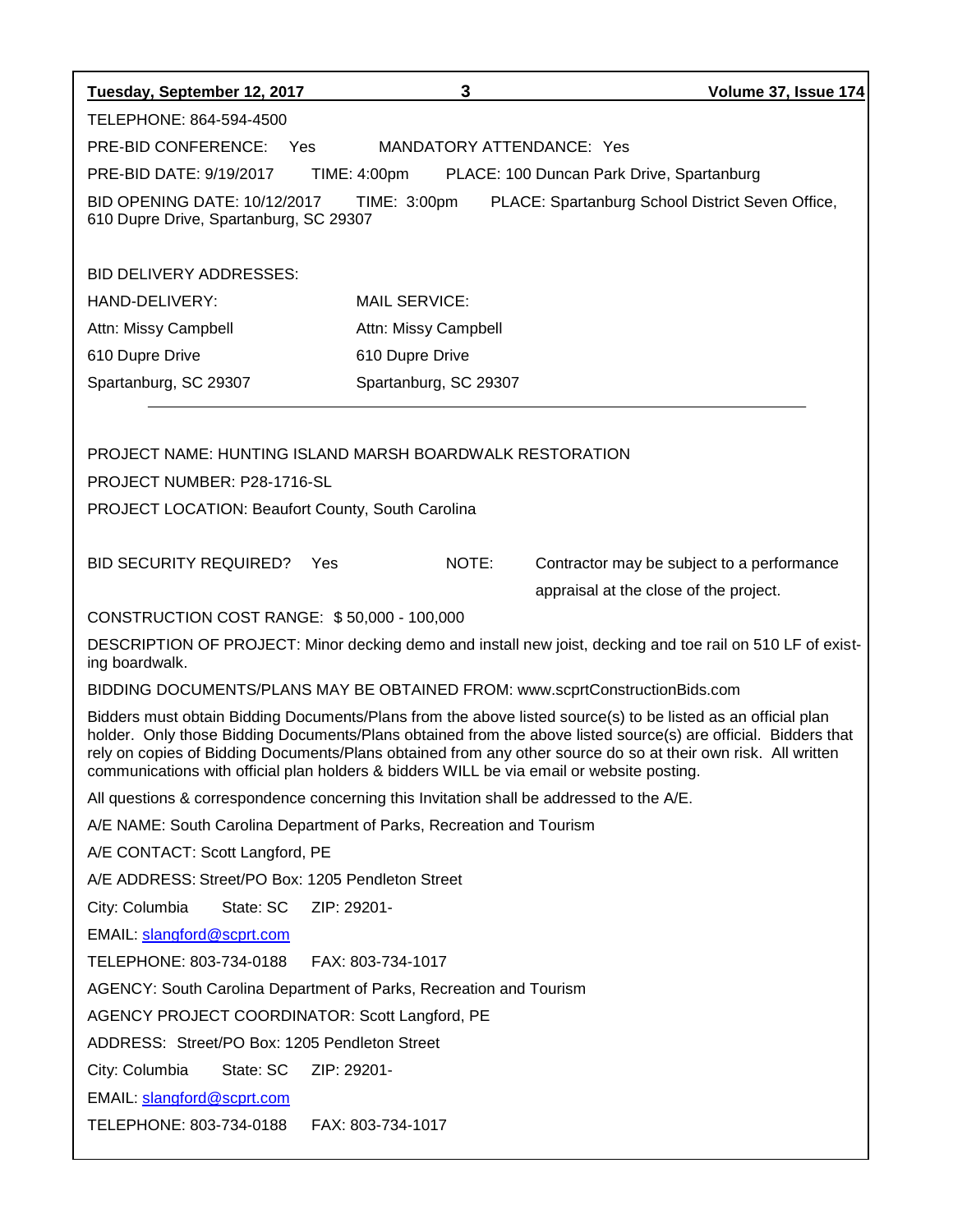| Tuesday, September 12, 2017      | 4                                                                 | Volume 37, Issue 174 |
|----------------------------------|-------------------------------------------------------------------|----------------------|
| BID CLOSING DATE: 9/28/2017      | TIME: 1:00pm PLACE: Room 251 Edgar Brown Bldg. 1205 Pendleton St. |                      |
|                                  |                                                                   |                      |
| BID DELIVERY ADDRESSES:          |                                                                   |                      |
| HAND-DELIVERY:                   | MAIL SERVICE:                                                     |                      |
| Attn: SCPRT - Scott Langford, PE | Attn: SCPRT - Scott Langford, PE                                  |                      |
| 1205 Pendleton Street            | 1205 Pendleton Street                                             |                      |
| Columbia, SC 29201               | Columbia, SC 29201                                                |                      |
|                                  |                                                                   |                      |

### **DEMOLITION ASBESTOS /ABATEMENT OF TWO STRUCTURES ON VERMONT AND NEW YORK AVE.**

NOTICE IS HEREBY GIVEN – The City of Spartanburg is seeking proposal from vendors to provide construction services for the removal of asbestos and lead base paint materials and demolition two (2) structures at 101 Vermont Avenue and 329 New York Avenue in Spartanburg, SC.

Proposal No: 1718-10-03-01

The City of Spartanburg, hereby, notifies all proposers that it will affirmatively ensure that all disadvantaged and women's business enterprises will be afforded full opportunity to submit proposals in response to this invitation and will not be discriminated against on the grounds of gender, race, color, or national origin in consideration for an award. Each proposer shall attest that they engaged in good faith efforts in an endeavor to achieve the City's M/WBE goal of 15% in construction projects and a goal of 10 % in non constructions opportunities.

The City of Spartanburg reserves the right to reject any or all proposals or to waive any informality in the qualifications process. Proposals may be held by the City of Spartanburg for a period not to exceed sixty (90) days from the date of the opening of Proposals for the purpose of reviewing the Proposals and investigating the qualifications of prospective parties, prior to awarding of the Contract. The vendor that is awarded the proposal will be required to obtain a City of Spartanburg Business License and Insurance Requirement.

SEE SCOPE OF WORK FOR DETAILS AND ATTACHMENTS

A Pre-bid will take place on September 26, 2017 at 10:00am at the 329 New York Avenue structure in Spartanburg, SC. New York Avenue is located off of Crescent Avenue and at the end of the runway north of Spartanburg Downtown Airport.

PROJECT DURATION FOR THIS PROJECT IS 60 DAYS.

Sealed Proposals shall be submitted to Carl Wright, Procurement and Property Manager, on or before Tuesday, October 3, 2017, no later than 3 PM, City Hall, 145 W. Broad Street, at which time they will be publicly opened and read aloud in the Training Room in the basement of City Hall.

Proposals can be hand delivered or mailed to the following address:

City of Spartanburg, PO Box 5107, 145 W. Broad Street, Spartanburg, SC 29304, Attn: Procurement and Property Division

For further information and complete Proposal Package, please contact the Procurement and Property office at [cwright@cityofspartanburg.org](mailto:cwright@cityofspartanburg.org) only. Complete proposal package also available at www.cityofspartanburg.org by following the links for Invitations for bids.

The Proposal Number and Proposal name must be placed on the outer envelope in order for the bid to be stamped in as accepted on time:

Asbestos Abatement and Demolition

For Two (2) structures on Vermont and New York

Proposal No: 1718-10-03-01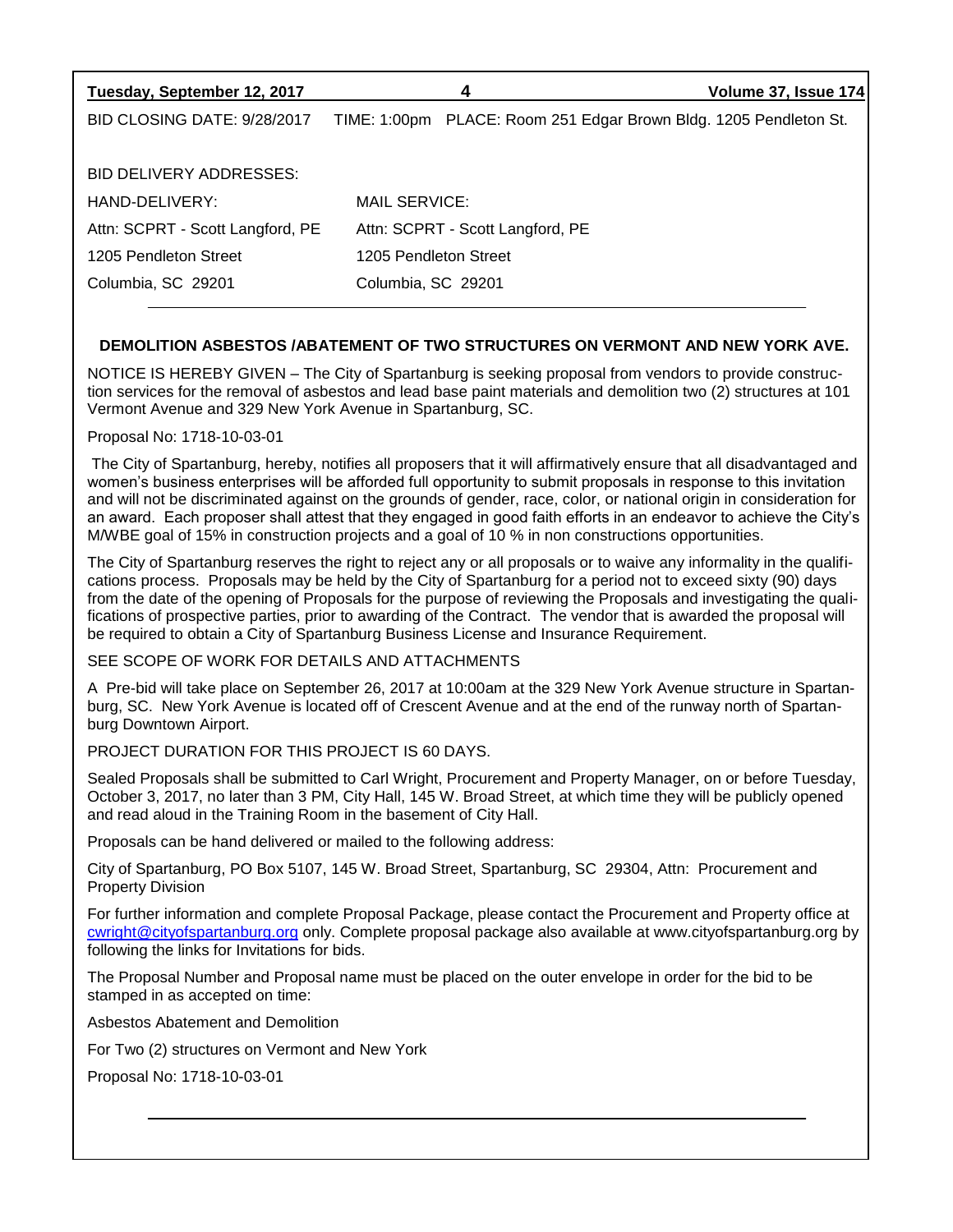### **Tuesday, September 12, 2017 5 Volume 37, Issue 174**

### **CONSTRUCTION MANAGER AT RISK SERVICES FOR**

### **WILDER STADIUM RENOVATIONS AT CLINTON MIDDLE SCHOOL**

Laurens County School District 56 (LCSD56) is soliciting proposals from qualified and experienced General Contractors for construction manager at risk services for Wilder stadium renovations at Clinton Middle School. The Request for Proposals and the Construction Manager At Risk Contract is accessible on the district's webpage at www.lcsd56.org or you may contact Vickie Sineath at 864-938-2048 to request an electronic copy.

Interested Contractors should submit their proposal to Laurens County School District 56, attn: Dr. David A. Pitts, Assistant Superintendent, 211 North Broad Street, Suite B, Clinton, SC 29325. The deadline to receive Proposals is September 29, 2017 at 2:00pm. All questions should be directed to Dr. David A. Pitts at 864-938- 2045 or [davidpitts@lcsd56g.com.](mailto:davidpitts@lcsd56g.com) No other person connected in any way with LCSD56 should be contacted regarding this solicitation.

This request for proposals is being issued pursuant to the procurement code applicable to LCSD56. LCSD56 reserves the right to reject any and all proposals. LCSD56 shall not be liable for any costs incurred by individuals or firms participating in this solicitation. LCSD56 reserves the right to amend or cancel the solicitation at any time prior to execution of a contract for services and reserves the right to reject any and all proposals and to waive technicalities.

### **RIVERSTATION SUBDIVISION ROAD REPAIR/PAVING PROJECT**

RICHLAND COUNTY, South Carolina is soliciting sealed and competitive bids from qualified contractors for the Riverstation Subdivision Road Repair/Paving Project. This project is funded by the County Transportation Committee (CTC) and is subject to the regulations and special provisions as such.

Sealed bids clearly marked "The Riverstation Subdivision Road Repair/Paving Project Bid No. RC-019-B- 2018" shall be accepted by the Richland County Office of Procurement, 2020 Hampton Street, Suite 3064, Columbia, SC 29204 until 2:00pm, Thursday, October 12th, 2017. A mandatory pre-bid conference will be held on September 21, 2017 at 3:00pm in the 4th floor conference room at 2020 Hampton Street, Suite 4072. Bids will not be accepted after the above date and time.

A complete set of bid documents may be downloaded from the Richland County Procurement Website at the link below. Details of the work may be examined at the Office of Procurement & Contracting.

<http://www.rcgov.us/Businesses/ProcurementContracting/solicitations.aspx>

The work under this Contract will consist of:

This project will include the repair and paving completion of Big Game Loop Road and Ostrich Circle.

All work on the project must be completed within 120 days of the Notice-to-Proceed. Bidders must be legally qualified under the provisions of the South Carolina Contractors Licensing Law. Bids shall remain valid for approximately one hundred and twenty (120) days after opening of bids. Bids must be sealed with name and address of bidder, Contractor's License Number and accompanied by a Bidder's Bond, for 5 percent (5%) of the amount of the bid. Bid Bond will be duly executed by the bidder as principal and having as surety thereon a surety company licensed to do business in the State of South Carolina. Successful bidder will be required to furnish a satisfactory Performance and Payment Bond each in the amount of 100 percent (100%) of the bid.

Richland County reserves the right to reject any and all bids, portions thereof, to waive minor technicalities and informalities, and to make an award deemed in its best interest.

## **CITY OF FLORENCE, SC -- INVITATION TO BID NO. 2017-107 -- ASBESTOS ABATEMENT AND DEMOLITION SERVICES RE-BID**

The City of Florence is accepting bids from qualified bidders to provide asbestos abatement and demolition services to the property located at 817 W. Sumter Street, Florence, SC

Mandatory Pre-Bid Meeting: a mandatory pre-bid meeting will be holding on September 18, 2017 at 10:00am at 817 W. Sumter Street, Florence, SC.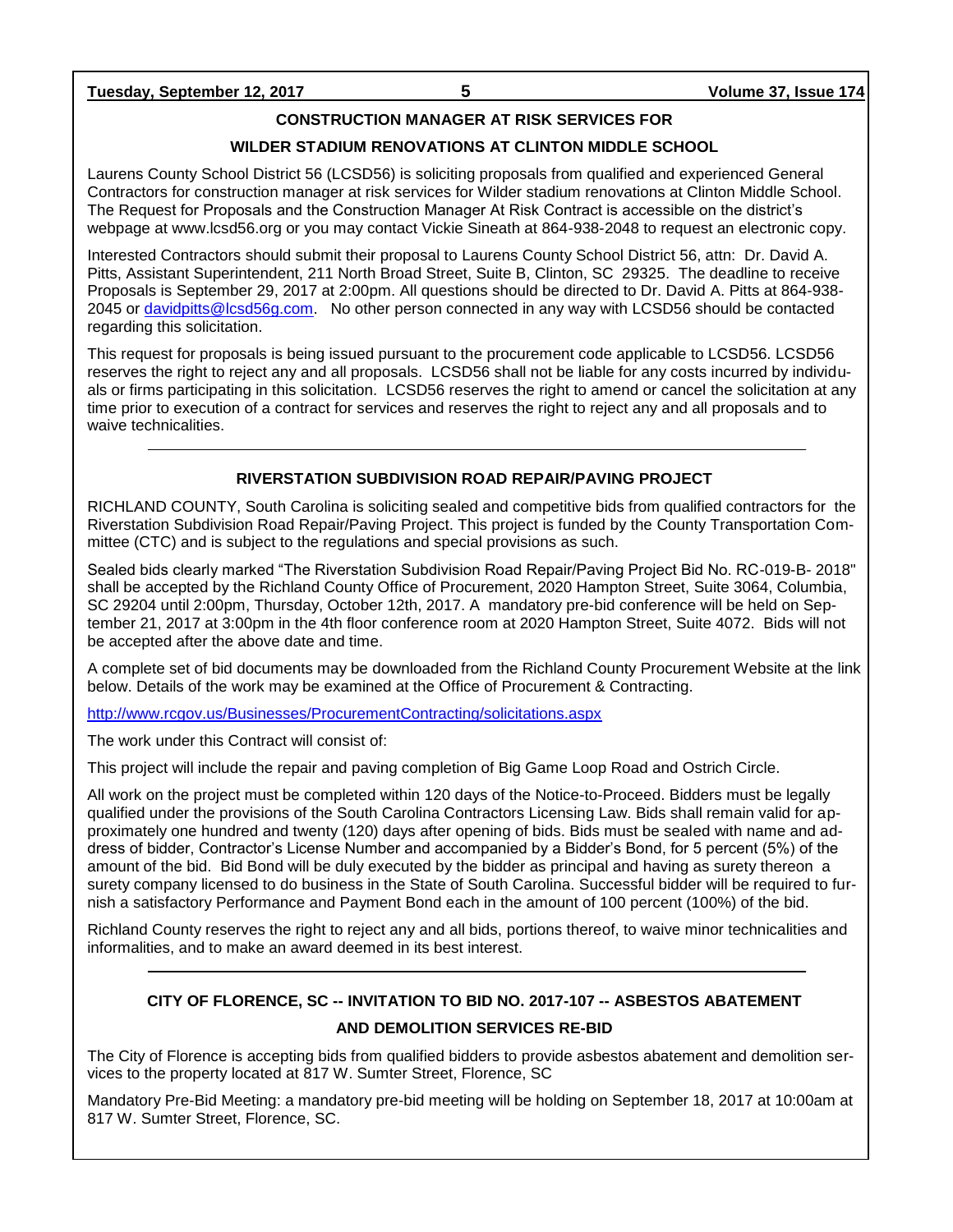### **Tuesday, September 12, 2017 6 Volume 37, Issue 174**

Bid Opening Date/Time: September 26, 2017 at 2:00pm.

Location for the Receipt of Bids: City of Florence City Center, Purchasing/Contracting Office, 324 West Evans Street 3rd Floor, Florence, SC 299501

The invitation to bid document can be found on our website www.cityofflorence.com at the purchasing and bids link or by contacting: Lynwood F. Givens by e-mail: [lgivens@cityofflorence.com](mailto:lgivens@cityofflorence.com) or by fax at 843-665-3111.

Mailing Address: City of Florence, Office of Purchasing and Contracting, 324 West Evans Street, Florence, SC 29501

The City of Florence welcomes and encourages submissions from minority and woman owned businesses. Please indicate that you are a minority or woman owned business with your request for bid documents.

This solicitation does not commit the City of Florence to award a contract, to pay any costs incurred in the preparation of a bid, or to procure or contract for services. The City of Florence reserves the right to reject any and all responses, to cancel this solicitation, and to make an award deemed in its own best interest.

### **PUBLIC NOTICE -- THE TOWN OF MAYESVILLE COMMUNITY DEVELOPMENT CORPORATION**

The Town of Mayesville Community Development Corporation (TMCDC), referred to as

(the 'Town') is issuing a solicitation for a statement of qualifications from a Development Team to provide design build development services to undertake the Bland Stable property development project, including the following components:

- Design a mixed use property that includes the rehabilitation of the Bland Stable Building which is listed in the State Register of Historic Properties. The project includes commercial space in the Bland Stable building fronting Main Street and four affordable residential rental units on the same site as the Bland Stable Building.
- Design the mixed use development to the standards provided in US Department of Housing and Urban Development's (HUD) Main Street Grant Agreement as further defined in the Request for Qualifications.
- Assist the Town in preparing all required HUD documents and a Phase 1 Environmental Review to submit to HUD for approval indicating that the proposed development complies with the Town's HUD Main Street Grant which is to use its funds for the rehabilitation and/or new construction of four residential rental units.
- Obtain an approval letter from the State Historic Preservation Officer stating compliance with Section 106 and remit it to HUD for inclusion in HUD's Environmental Review along with a request to conduct the environmental review of the project.
- Draft an RFP for a construction contractor to build/rehabilitate the mixed use project.
- Provide construction management services while the project is under construction.

Firms interested in providing services to support the Town's development project may obtain the full Request for Qualifications package by submitting a written request to the contact below postmarked no later than October 2, 2017:

Ed Miller, Interim Executive Director

Town of Mayesville Community Development Corporation

22 South Main Street

Mayesville, SC 29104

Submission DUE DATE October 31, 2017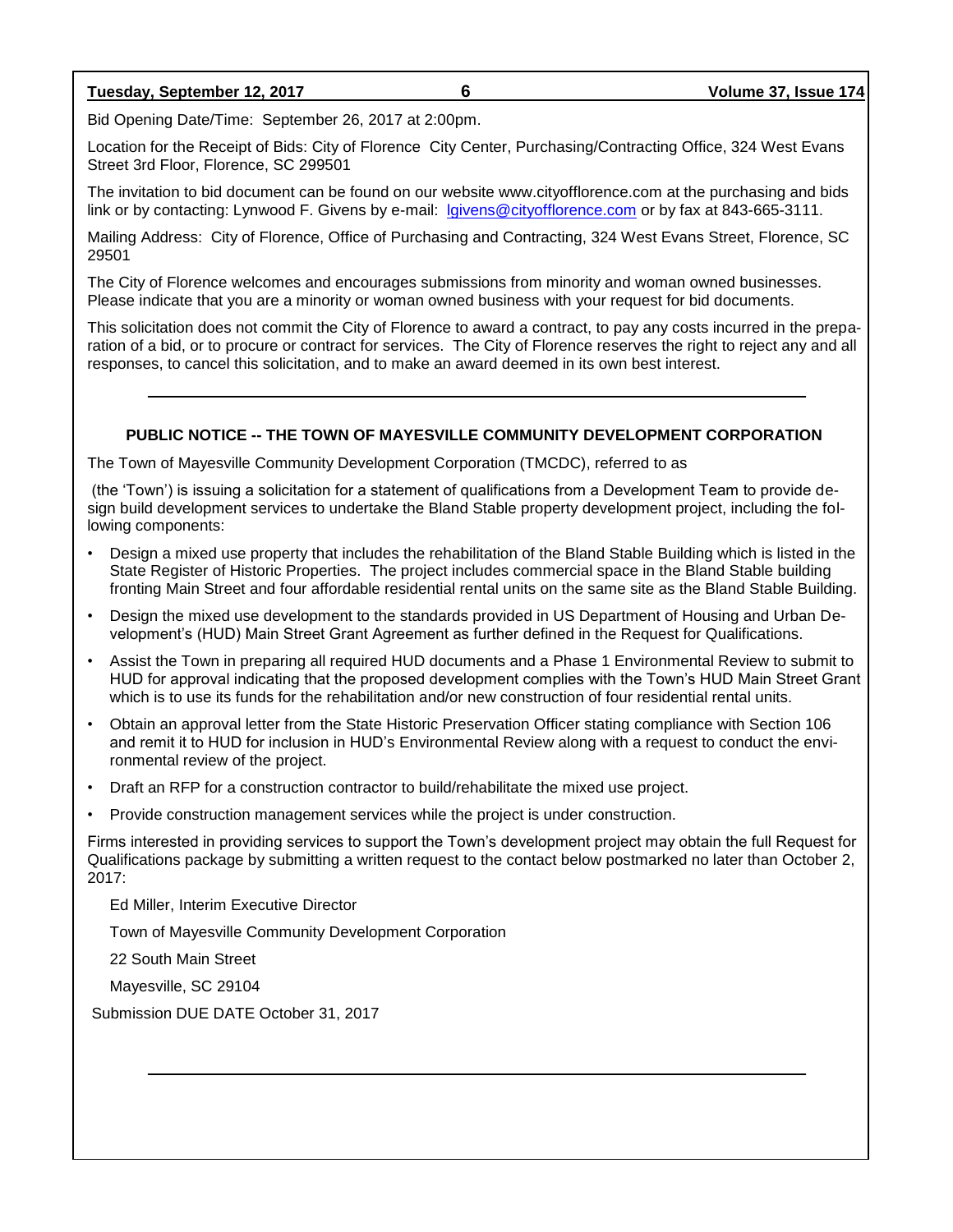**Tuesday, September 12, 2017 7 Volume 37, Issue 174**

### **COUNTY OF UNION, SC -- INVITATION FOR BIDS**

### **UNION COUNTY EMS STATION RENOVATIONS**

### **1262 DUNCAN BY-PASS, UNION, SC 29379**

Union County, SC is now accepting bids for renovating the existing Union County EMS Station, located at 1262 Duncan By-Pass. This project is subject to the conditions, provisions and specifications included on plans developed by JOLLY & ASSOCIATES. Sealed bids will be received at this office until the stated date and time and then publicly opened. Any bid received after the scheduled deadline, will be immediately disqualified. The county assumes no responsibility for delivery of bids which are mailed.

BID NUMBER: EMS – 17-09-101 DATE: September 12, 2017

OPENING DATE AND TIME: October 11, 2017 at 3:00pm

OPENING LOCATION: County Engineering Office 1246 S. Duncan By-Pass, Suite B Union, SC 29379

MAILING ADDRESS: County Engineering Office 1246 S. Duncan By-Pass, Suite B Union, SC 29379

All bids must be time stamped at the above referenced Mailing Address on or before 3:00pm on October 11, 2017.

IT IS REQUIRED THAT THE BID NUMBER ABOVE MUST BE SHOWN ON THE OUTSIDE OF ENVELOPE. ANY ENVELOPE THAT DOES NOT SHOW BID NUMBER WILL BE RETURNED TO THE VENDOR

A Mandatory Pre-Bid Meeting will be held at 3:00pm, September 26, 2017 at the County Engineering Office, 1246 S. Duncan By-Pass, Suite B, Union, SC 29379.

A copy of the complete Plans and Specifications will available in the Procurement Section of the Union County website [www.countyofunion.org.](http://www.countyofunion.org/) Prints may be purchased from Imaging Technologies, 7092 Howard Street, Spartanburg SC 29303. Call Susan Wilson at 864-585-8388 or email [aparsons@itrepro.com.](mailto:aparsons@itrepro.com)

NOTE: In order to receive electronic notification concerning the release of addenda, bidders and sub-bidders must register their intent to bid this project with Jerry Brannon, County Engineer at [jbrannon@countyofunion.com.](mailto:jbrannon@countyofunion.com)

DIRECT ALL INQUIRES TO:

[jollyaia@bellsouth.net](mailto:jollyaia@bellsouth.net)

Albert Jolly, AIA

293 S. Pine St.

Spartanburg, SC 29302

Phone: 864-582-1510

NOTICE TO BIDDERS:

Deadline for questions is October 4, 2017 at 5:00pm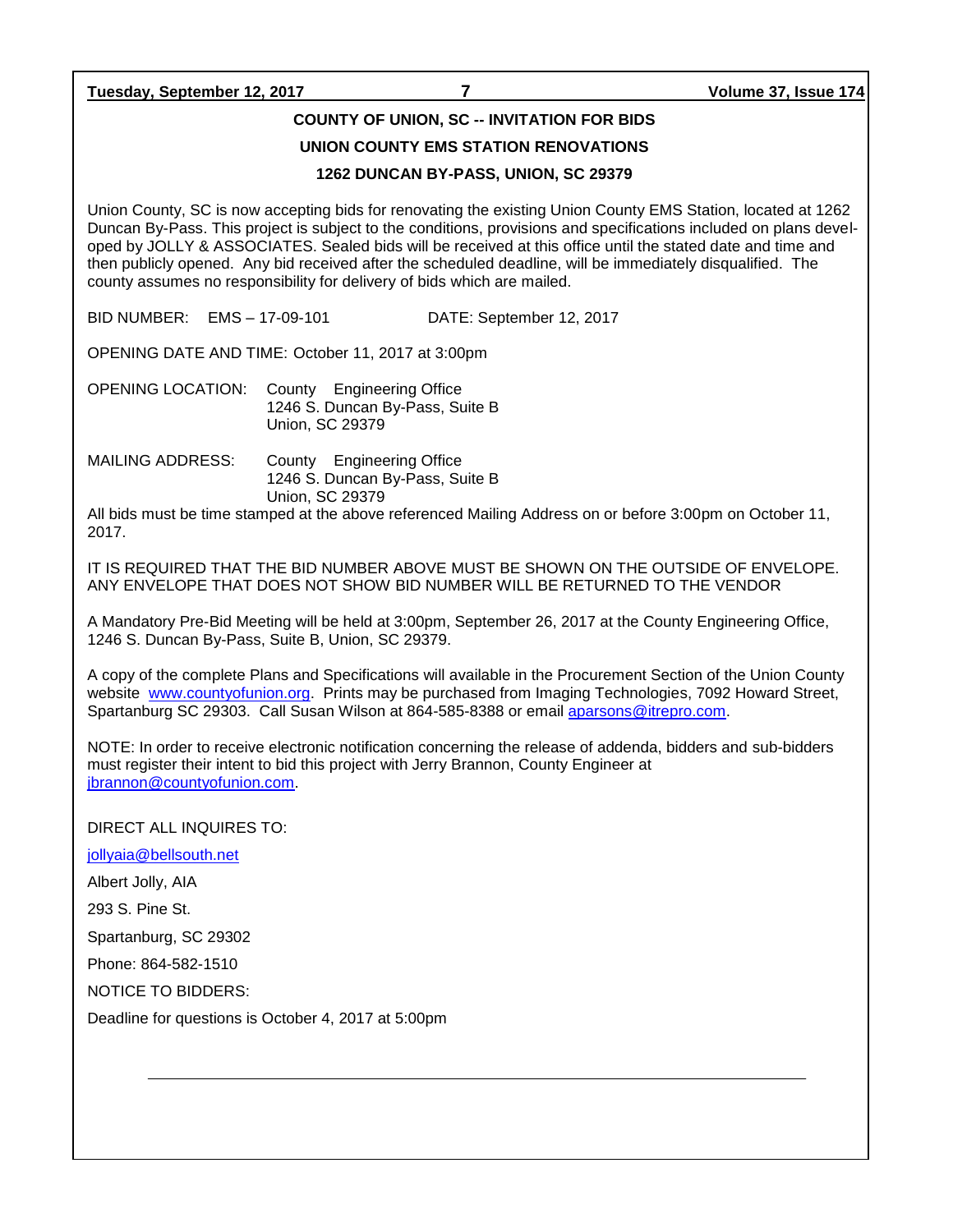### **Tuesday, September 12, 2017 8 Volume 37, Issue 174**

PROJECT NAME: CAMP ROAD MIDDLE SCHOOL (FORMER FORT JOHNSON MIDDLE SCHOOL) - DEMOLITION & EARLY SITE WORK

PROJECT NUMBER: 17-CMG-B-015

PROJECT LOCATION: 189 Camp Road, Charleston, SC 29412

BID SECURITY REQUIRED? Yes

PERFORMANCE BOND REQUIRED? Yes

PAYMENT BOND REQUIRED? Yes

DESCRIPTION OF PROJECT: The scope of work includes, but is not limited to: Hazardous Materials Abatement and Disposal, Demolition of the existing Fort Johnson Middle School in its entirety, Soil Modification by Earthquake Drains, Earthwork including compacted fill for a new building pad, Temporary Fencing, Selective Demolition of pavements and re-striping, Utilities for temporary office and toilet facilities.

BIDDING DOCUMENTS/PLANS MAY BE OBTAINED FROM: Duncan Parnell, Inc. @ dpibidroom.com

PLAN DEPOSIT AMOUNT: \$ Cost of Reproduction

IN ADDITION TO THE ABOVE OFFICIAL SOURCE(S), BIDDING DOCUMENTS/PLANS ARE ALSO AVAILABLE AT: The Program Manager: Cumming Construction Management, Inc., 3820 Faber Place Drive, Suite 600, N. Charleston, SC 29405

ARCHITECT-ENGINEER NAME: Rosenblum Coe Architects, Inc.

A-E CONTACT: Ken Harkins

A-E ADDRESS: Street/PO Box: 1643 Means Street

City: Charleston State: SC ZIP: 29412-

EMAIL: [kharkins@rosenblumcoe.com](mailto:kharkins@rosenblumcoe.com)

TELEPHONE: 843-849-6457

AGENCY/OWNER: Charleston County School District (Program Manager: Cumming Construction Management, Inc.)

AGENCY PROJECT COORDINATOR: Lawrence Lutrario, Construction Procurement Officer

ADDRESS: Street/PO Box: 3999 Bridge View Drive

City: N. Charleston State: SC ZIP: 29405-

EMAIL: [lawrence\\_lutrario@charleston.k12.sc.us](mailto:lawrence_lutrario@charleston.k12.sc.us)

TELEPHONE: 843-566-8150

PRE-BID CONFERENCE: Yes MANDATORY ATTENDANCE: No

PRE-BID DATE: 9/18/2017 TIME: 10:00am PLACE: Cumming Construction Management, Inc., 3820 Faber Place Drive, Suite 600, N. Charleston, SC 29405

BID OPENING DATE: 10/3/2017 TIME: 2:00pm PLACE: Cumming Construction Management, Inc., 3820 Faber Place Drive, Suite 600, N. Charleston, SC 29405

BID DELIVERY ADDRESSES:

| HAND-DELIVERY:       | MAIL SERVICE:        |
|----------------------|----------------------|
| Attn: Sandra Marlowe | Attn: Sandra Marlowe |

3820 Faber Place Drive, Suite 600 3820 Faber Place Drive, Suite 600

N. Charleston, SC 29405 N. Charleston, SC 29405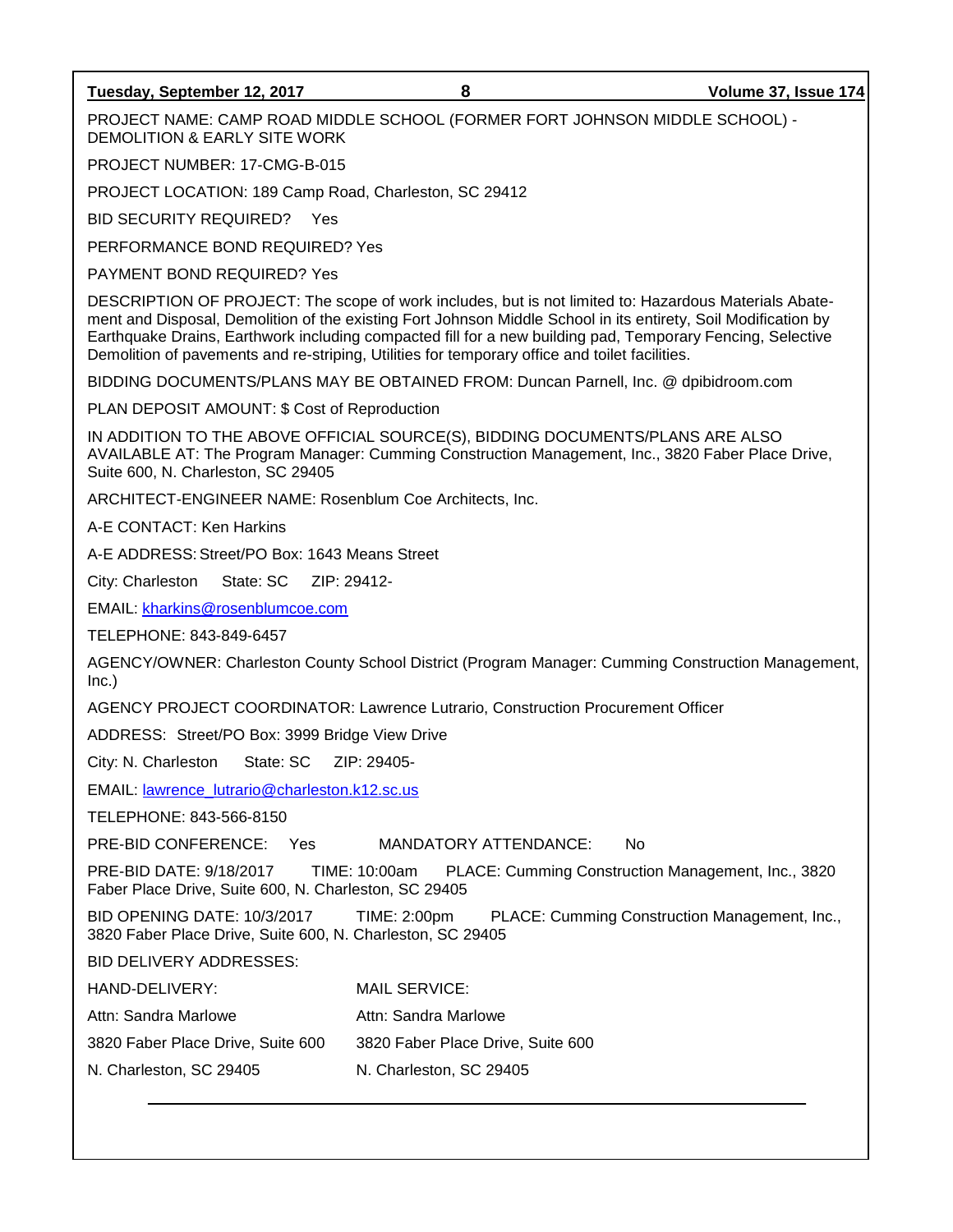**Tuesday, September 12, 2017 9 Volume 37, Issue 174**

# **Consultant / Professional**

### **RC-022-P-2018 -- ADVERTISEMENT FOR BIDS**

Richland County has been awarded or expects to be awarded grants through Hazard Mitigation Grant Program (HMGP) from the Federal Emergency Management Agency (FEMA). The grant application is designed to assist the owners of properties that were substantially damaged in the October 2015 flood event by acquiring and demolishing the properties to eliminate the risk of future flood damages. Richland County intends to procure a State board certified or state licensed appraiser(s) to complete the appraisals of these properties. For this request, there are a total of up to 61 residential and 9 non-residential properties, split between eight separate groups.

Richland County Government is seeking proposals from qualified licensed appraisers to complete pre-flood condition appraisals of residential and non-residential properties.

Sealed proposals clearly marked "RC-022-P-2018 Property Appraisers for HMGP Buyouts" shall be accepted by the Office of Procurement, 2020 Hampton Street, Suite 3064, Columbia, SC 29204, (located on the third floor) until 2:00pm, Tuesday, October 10, 2017. Proposals will not be accepted after the above date and time.

Proposal packages may be obtained online in the "View Solicitations" section at the link below:

[http://www.richlandonline.com/Government/Departments/BusinessOperations/Procurement.aspx.](http://www.richlandonline.com/Government/Departments/BusinessOperations/Procurement.aspx) Questions may be directed to Jennifer Wladischkin at [wladj@rcgov.us/.](mailto:wladj@rcgov.us/)



**Description:** HANDICAP LIFT - REMOVE AND REPLACEMENT **Solicitation No.:** IFB0128-17 **Delivery Point:** Conway and Grand Strand Campuses **Pre-bid Conf.:** Non-mandatory. 9/19/2017 10:00am **Location:** HGTC Conway Campus, Bldg. 100 Lobby **Submit Offer By:** 9/26/2017 2:00pm **Purchasing Entity:** Horry Georgetown Technical College, 2050 Hwy 501 East, Conway, SC 29526 **Buyer:** Dianna Cecala, Procurement Manager 843-349-5207, [dianna.cecala@hgtc.edu](mailto:dianna.cecala@hgtc.edu) **Direct Inquiries To:** Kevin Brown, Superintendent of Building and Grounds: ph 843-349-5398. e-mai[l kev](mailto:kevin.brown@hgtc.edu)[in.brown@hgtc.edu](mailto:kevin.brown@hgtc.edu) **Download Solicitation From:** [www.hgtc.edu/Purchasing](http://www.hgtc.edu/Purchasing)

**Description:** PRINT MANUFACTURING OPERATING SYSTEM AND E-COMMERCE SITE FOR THE DEPARTMENT OF COMMUNICATIONS RESOURCES OF THE UNIVERSITY OF SOUTH CAROLINA **Solicitation No.:** USC-BVB-3192-CJ **Delivery Point:** Columbia, SC **Submit Offer By:** 9/28/2017 3:00pm **Purchasing Entity:** University of South Carolina, 1600 Hampton Street Suite 606 Columbia, SC 29208 **Buyer:** Charles Johnson, 803-777-4115 **Download Solicitation From:** The bid package is available through the USC Purchasing Dept. website: <http://purchasing.sc.edu/> or call the USC Bid Line at 803-777-0256.

### **REQUEST FOR IFB – CITY OF MYRTLE BEACH, SC**

The City of Myrtle Beach will be receiving Invitation for Bid (IFB) 18-B0030 for Storage Sheds. IFB forms and requirements may be obtained from the Purchasing Office located at 3231 Mr. Joe White Avenue, Myrtle Beach, SC or website [www.cityofmyrtlebeach.com.](http://www.cityofmyrtlebeach.com/) IFB will be received until 2:00pm on Monday, September 25, 2017.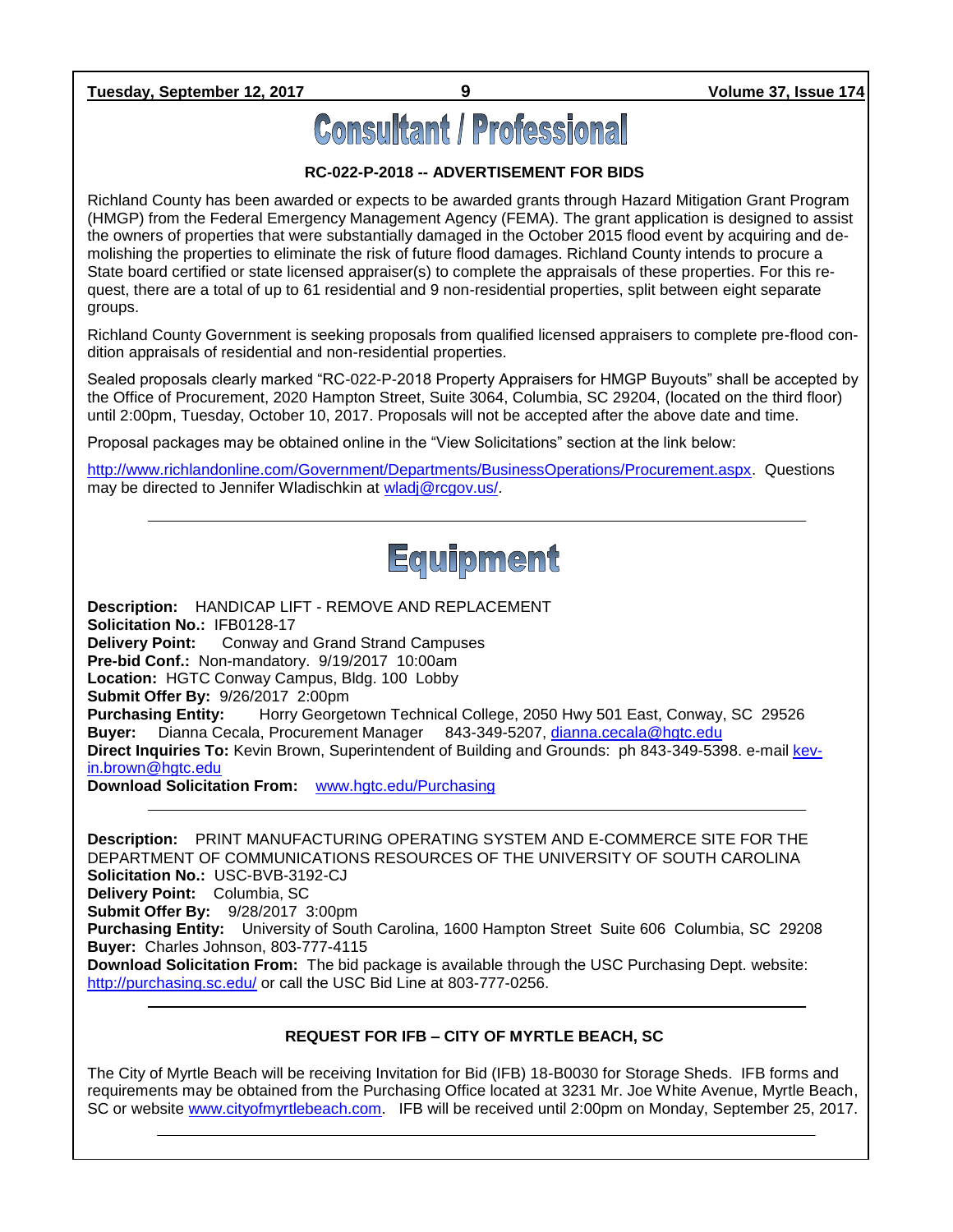| Tuesday, September 12, 2017                                                                                                                                                                                                                                                                                                                                                                                                                      | 10                                                                                              | Volume 37, Issue 174 |  |  |
|--------------------------------------------------------------------------------------------------------------------------------------------------------------------------------------------------------------------------------------------------------------------------------------------------------------------------------------------------------------------------------------------------------------------------------------------------|-------------------------------------------------------------------------------------------------|----------------------|--|--|
|                                                                                                                                                                                                                                                                                                                                                                                                                                                  | <b>DUMP TRUCK PURCHASE - REVISED</b>                                                            |                      |  |  |
| DUE DATE/TIME:                                                                                                                                                                                                                                                                                                                                                                                                                                   | September 18, 2017 at 10:00am                                                                   |                      |  |  |
| <b>BID NUMBER:</b>                                                                                                                                                                                                                                                                                                                                                                                                                               | <b>BID NUMBER 2017 - 13</b>                                                                     |                      |  |  |
| <b>POINT OF RECEIPT:</b>                                                                                                                                                                                                                                                                                                                                                                                                                         | Personnel & Purchasing Department                                                               |                      |  |  |
|                                                                                                                                                                                                                                                                                                                                                                                                                                                  | Attn: Katherine Bell                                                                            |                      |  |  |
|                                                                                                                                                                                                                                                                                                                                                                                                                                                  | <b>Personnel Director</b>                                                                       |                      |  |  |
|                                                                                                                                                                                                                                                                                                                                                                                                                                                  | <b>Marion County Administration Offices</b>                                                     |                      |  |  |
|                                                                                                                                                                                                                                                                                                                                                                                                                                                  | 2523 E Hwy 76                                                                                   |                      |  |  |
|                                                                                                                                                                                                                                                                                                                                                                                                                                                  | <b>Marion, SC 29571</b>                                                                         |                      |  |  |
|                                                                                                                                                                                                                                                                                                                                                                                                                                                  | Details for Bid No. 2017 - 13 can be found on our website www.marionsc.org under "Online Bids". |                      |  |  |
| Bids will be received in the office of the Personnel Director, 2523 E. Hwy 76, Marion, SC 29571 until 10:00am,<br>Monday, September 18, 2017. All inquiries to this bid must be addressed to Dall Black, Public Works Director via<br>email dblack@marionsc.org. Contact with other departments or County representatives without permission of<br>the Personnel Director may render your proposal void.                                         |                                                                                                 |                      |  |  |
| Bids will be opened on Monday, September 18, 2017 at 10:00am and their contents will be made public for the<br>information of bidders and others properly interested. Any bid received later than the specified time will not be<br>accepted/considered.                                                                                                                                                                                         |                                                                                                 |                      |  |  |
| Bids must be submitted in a sealed envelope and clearly marked on the outside with the name of the project.                                                                                                                                                                                                                                                                                                                                      |                                                                                                 |                      |  |  |
| <b>Information Technology</b>                                                                                                                                                                                                                                                                                                                                                                                                                    |                                                                                                 |                      |  |  |
| Description: TALENT MANAGEMENT SOLUTION - GREENVILLE<br>Solicitation Number: 5400013669<br>Submit Offer By: 10/10/2017 11:00am<br>Purchasing Agency: SFAA, Div. of Procurement Services, ITMO 1201 Main Street, Suite 600 Columbia, SC<br>29201<br><b>Buyer: DONNA POTTS</b><br>Email: dpotts@mmo.sc.gov<br><b>Download Solicitation From:</b><br>http://webprod.cio.sc.gov/SCSolicitationWeb/solicitationAttachment.do?solicitnumber=5400013669 |                                                                                                 |                      |  |  |
| <b>Maintenance and Repair</b>                                                                                                                                                                                                                                                                                                                                                                                                                    |                                                                                                 |                      |  |  |
| <b>MAXABILITIES</b>                                                                                                                                                                                                                                                                                                                                                                                                                              |                                                                                                 |                      |  |  |

MAXABILITIES is seeking interested parties for partial renovation of a restaurant to create a coffee roastery. The project is time sensitive. General renovations include:

- Structural supports/ repairs to outside structure
- Window replacement and reconfiguration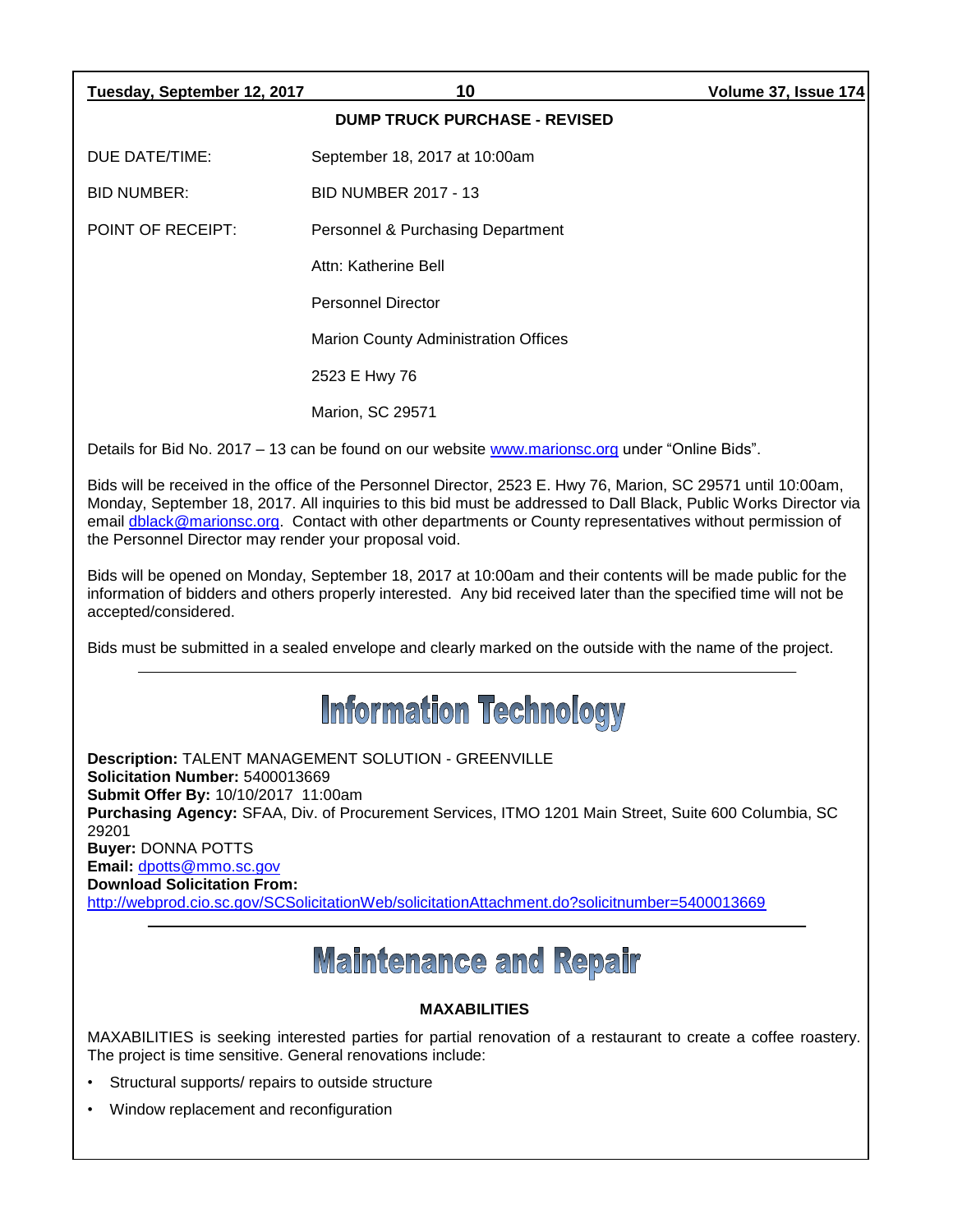### **Tuesday, September 12, 2017 11 Volume 37, Issue 174**

- Bathroom renovation
- Flooring demo and refinish
- Light electrical renovations (lighting and removal of outdated wiring)
- Plumbing (sink removal/replacement/exposed water line replacement)

For a more detailed schematic on the project or to view the project, contact Michelle Shaffer at [mshaffer@maxabilities.org](mailto:mshaffer@maxabilities.org) (office: 803-818-6752). Final written bids are due by Friday, September 22, 2017 by 4:00pm. Final bids can be emailed or mailed: MaxAbilities Attn: Michelle Shaffer PO BOX 549, York, SC 29745.

### **WHITE OAK PARK FENCE REPAIR**

Qualified and licensed contractors are invited to submit sealed bids for "White Oak Park Fence Repair" -- BID # 2017-18-026 to Horry County at the Office of Procurement, 3230 Hwy. 319 E, Conway, South Carolina 29526 not later than 2:00pm, October 4, 2017. The solicitation document (IFB) and general construction contract terms and conditions can be obtained from the County's website by visiting [http://www.horrycounty.org/Departments/Procurement.aspx.](http://www.horrycounty.org/Departments/Procurement.aspx)

It is anticipated that any services performed under the resulting contract from this solicitation may be funded by the Federal Emergency Management Agency (FEMA) and is contingent upon funding availability; therefore, all rules and regulations related to the funding source apply, including but not limited to 2 C.F.R. § 200.317 – 326 and Appendix II to Part 200—Contract Provisions for Non-Federal Entity Contracts Under Federal Awards with the exception of Part (D) Davis Bacon Act. Local Vendor Preference is not applicable for this IFB.

General contract bidders are required to satisfy the requirements described in Section 0200 - Instructions to Bidders.

Your firm is required to provide bid security in the sum of no less than five percent (5%) of the bid price. The successful, and awarded bidder will be required to submit Performance and Payment Bonds in the sum of no less than one hundred percent (100%) of the contract amount.

Refer to other bidding requirements described in Document 0200 - Instructions to Bidders. Bidders are required to complete the Bid Schedule provided. Bidders may not supplement this form unless otherwise directed. Bidders shall not be permitted to withdraw bids for a period of sixty (60) days after submission.

The owner reserves the right to accept or reject any or all bids, and to waive any informalities in the best interests of the County.

Horry County, in accordance with the provisions of ALL TITLES of the Civil Rights Act of 1964 (78 Stat. 252, 42 U.S.C. §§ 2000d to 2000d-4) and the Regulations, hereby notifies all bidders that it will affirmatively ensure that any contract entered into pursuant to this advertisement, disadvantaged business enterprises will be afforded full and fair opportunity to submit bids in response to this invitation and will not be discriminated against on the grounds of race, color, or national origin in consideration for an award.

Contact Information for this Project Direct all questions in writing by email to: Gordon Gould / [gouldg@horrycounty.org](mailto:gouldg@horrycounty.org) / 843-915-5380

### **RC-022-P-2018 -- PRE-FLOOD CONDITION APPRAISALS**

Richland County has been awarded or expects to be awarded grants through Hazard Mitigation Grant Program (HMGP) from the Federal Emergency Management Agency (FEMA). The grant application is designed to assist the owners of properties that were substantially damaged in the October 2015 flood event by acquiring and demolishing the properties to eliminate the risk of future flood damages. Richland County intends to procure a State board certified or state licensed appraiser(s) to complete the appraisals of these properties. For this request, there are a total of up to 61 residential and 9 non-residential properties, split between eight separate groups.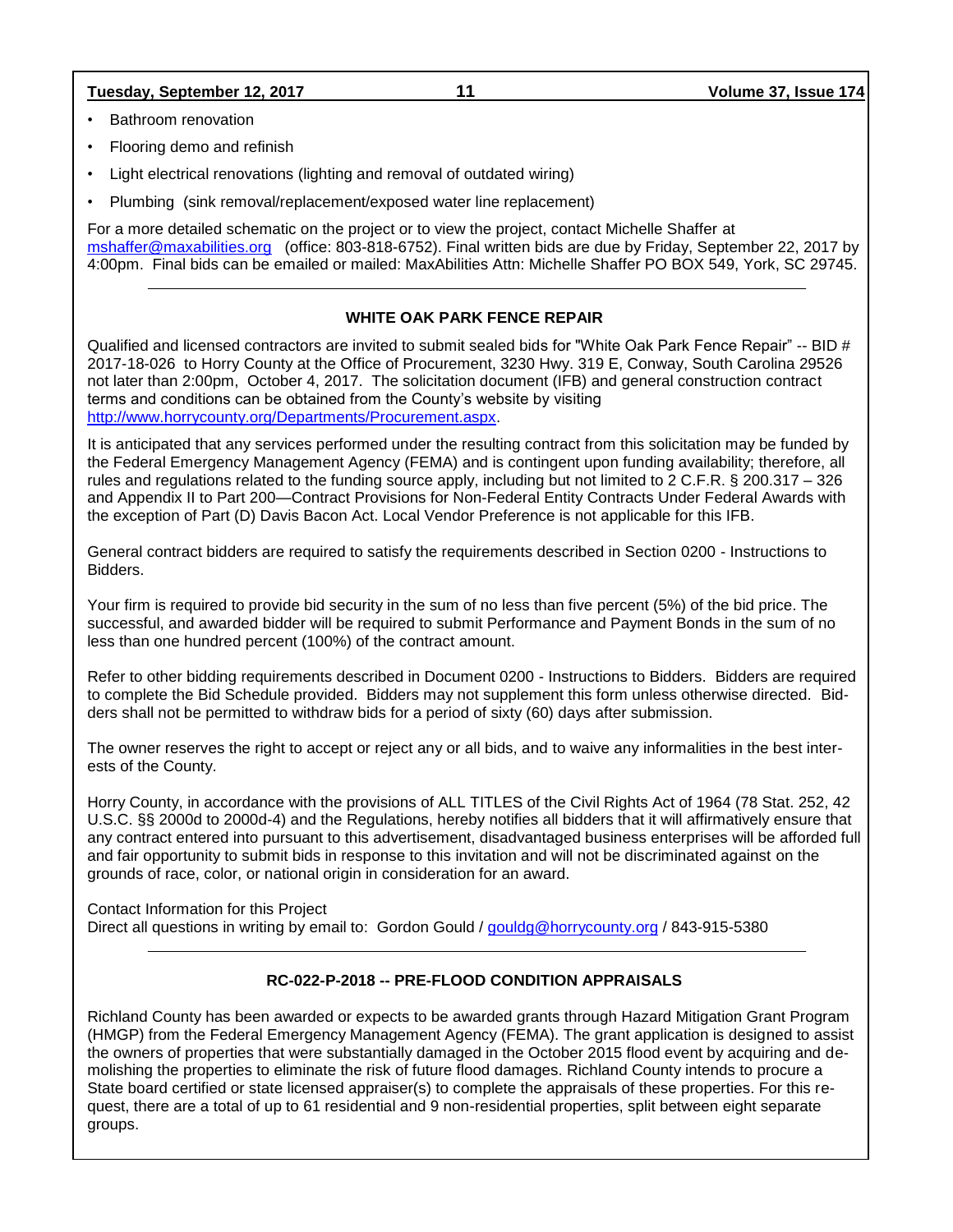**Tuesday, September 12, 2017 12 Volume 37, Issue 174**

Richland County Government is seeking proposals from qualified licensed appraisers to complete pre-flood condition appraisals of residential and non-residential properties.

Sealed proposals clearly marked "RC-022-P-2018 Property Appraisers for HMGP Buyouts" shall be accepted by the Office of Procurement, 2020 Hampton Street, Suite 3064, Columbia, SC 29204, (located on the third floor) until 2 P.M., local time, Tuesday, October 10, 2017. Proposals will not be accepted after the above date and time.

Proposal packages may be obtained online in the "View Solicitations" section at the link below: [http://www.richlandonline.com/Government/Departments/BusinessOperations/Procurement.aspx.](http://www.richlandonline.com/Government/Departments/BusinessOperations/Procurement.aspx) Questions may be directed to Jennifer Wladischkin at [wladj@rcgov.us/.](mailto:wladj@rcgov.us/)

## Printing

**Description:** WINTHROP DIPLOMAS, CERTIFICATES, AND COVERS **Solicitation No.:** IFB 18-R1800606JC **Delivery Point:** Winthrop University; Attn: Records & Registration; 349 Columbia Ave; Rock Hill, SC 29733 **Submit Offer By:** 10/9/2017 **Purchasing Entity:** Winthrop University, Rock Hill, SC 29733 **Buyer:** Jessica Cassel, 803-323-2143, [casselj@winthrop.edu](mailto:casselj@winthrop.edu) **Download Solicitation From:** <http://www.winthrop.edu/procurement/bids>



**Description:** EQUIPMENT RENTAL -EXCAVATOR & SKID STEER **Solicitation Number:** 5400014098 **Submit Offer By:** 09/22/2017 2:30pm **Purchasing Agency:** SCDOT Procurement Office 955 Park Street Room 101 Columbia, SC 29201-3959 **Buyer:** DEBORAH TYLER **Email:** [tylerdl@scdot.org](mailto:tylerdl@scdot.org) **Download Solicitation From:**  <http://webprod.cio.sc.gov/SCSolicitationWeb/solicitationAttachment.do?solicitnumber=5400014098>

### **ADVERTISEMENT FOR RICHLAND LIBRARY GROUNDS KEEPING**

Richland Library is seeking a qualified vendor to provide grounds keeping services at 12 locations system wide.

Bid documents may be downloaded from the Library's website at www.richlandlibrary.com or by emailing [finan](mailto:financeoffice@richlandlibrary.com)[ceoffice@richlandlibrary.com.](mailto:financeoffice@richlandlibrary.com)

Sealed proposals must be received on or before 12:00 noon on Friday, September 29, 2017. Proposals received after the stated time will not be accepted. Proposals must be in a sealed envelope clearly marked "Library Grounds Keeping". Proposals can also be emailed in a PDF attachment to the above email box.

The Richland Library is an affirmative action and equal opportunity agency.

### **PARKING SPACES IN CHARLESTON COUNTY**

### **FOR THE MEDICAL UNIVERSITY OF SOUTH CAROLINA**

The State of South Carolina is seeking office space in Charleston County on behalf of Medical University of South Carolina. Information about this bid can be found at [http://admin.sc.gov/facilitiesmanagementandpropertyservices/leasing/current-solicitations.](http://admin.sc.gov/facilitiesmanagementandpropertyservices/leasing/current-solicitations)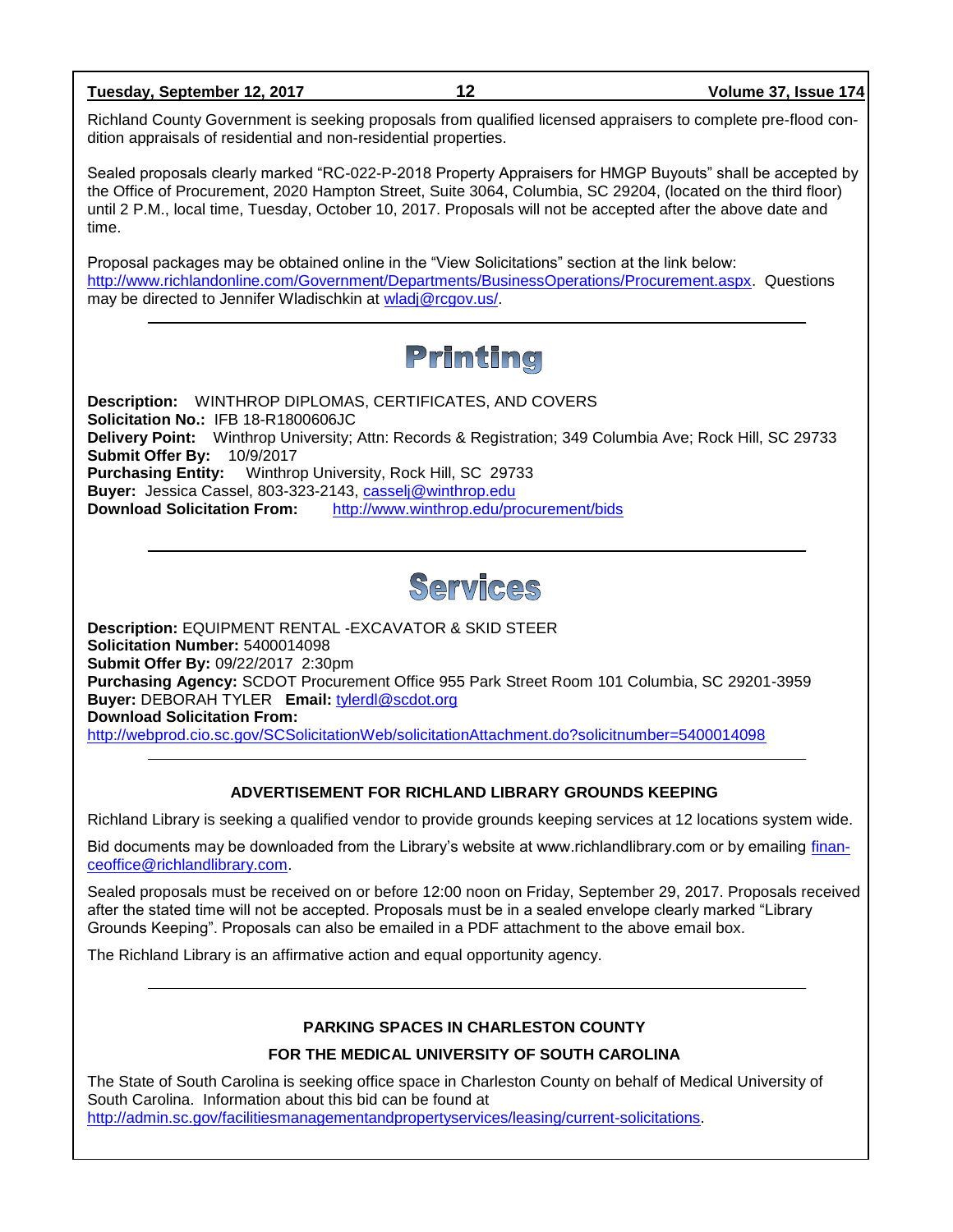Please direct your responses and inquiries in writing to Cynthia Young, Department of Administration, Real Property Services, 1200 Senate Street, Suite 460, Columbia, SC 29201, Fax 803-737-0592, or [cynthia.young@admin.sc.gov.](mailto:cynthia.young@admin.sc.gov)

All proposals must be received in the Real Property Services Office on or before 4:00pm, September 15, 2017.

### **CUSTOM BUILD 5 CHRISTMAS STORAGE TRAILERS -- 2017-031LW**

The City of North Myrtle Beach requests quotes to supply materials and labor to build 5 enclosed trailers to store Christmas light show items. Quotes are due no later than October 4th by 10:00am. In the training room at City hall, 1018 2nd, Ave. South, North Myrtle Beach, SC. A mandatory pre bid meeting is being held at 10:00am on September 20th, 2017 at the maintenance area of the North Myrtle Beach Sports Complex .The City of North Myrtle Beach reserves the right to waive informalities and to accept or reject any or all quotes and to award the contract in its best interest. For bid documents or information, email [jlwilliford@nmb.us.](mailto:jlwilliford@nmb.us)

### **CITY OF MYRTLE BEACH -- BID# 18-B0031**

The City of Myrtle Beach will be receiving bids for HVAC at Train Depot. Bid forms and specifications may be obtained from the Purchasing Office located at 3231 Mr. Joe White Avenue or from the City website [www.cityofmyrtlebeach.com/bids.html](http://www.cityofmyrtlebeach.com/bids.html) . Bids will be received until 2:00pm on September 25, 2017.

**Supplies** 

**Description:** VINYL LOOP OUTDOOR SCRAPER MATS **Solicitation No.:** 10222-1718 **Delivery Point:** BCSD Airport Warehouse 641 Whitesville Road, Moncks Corner SC 29461 **Submit Offer By:** 9/18/2017 12:00pm **Purchasing Entity:** Berkeley County School District 229 East Main Street Moncks Corner, SC 29461 **Buyer:** Stephanie Stephenson, Procurement Specialist 843-899-8304 / [stephensons@bcsdschools.net](mailto:stephensons@bcsdschools.net) **Download Solicitation From:** <https://bcsdextranet.bcsdschools.net/SolicitationPostings/>

**Description:** EDUCATIONAL FURNITURE STATEWIDE CONTRACT **Solicitation Number:** 5400013739 **Pre-bid:** 10/5/2017 10:00am **LOCATION:** Teleconference 803-726-9796 864-908-3279 843-737-7035 Email Procurement Officer for Conference Code **Submit Offer By:** 10/31/2017 **Purchasing Agency:** SFAA, Div. of Procurement Services, MMO 1201 Main Street, Suite 600 Columbia, SC 29201 **Buyer:** STACY GREGG **Download Solicitation From:**  <http://webprod.cio.sc.gov/SCSolicitationWeb/solicitationAttachment.do?solicitnumber=5400013739>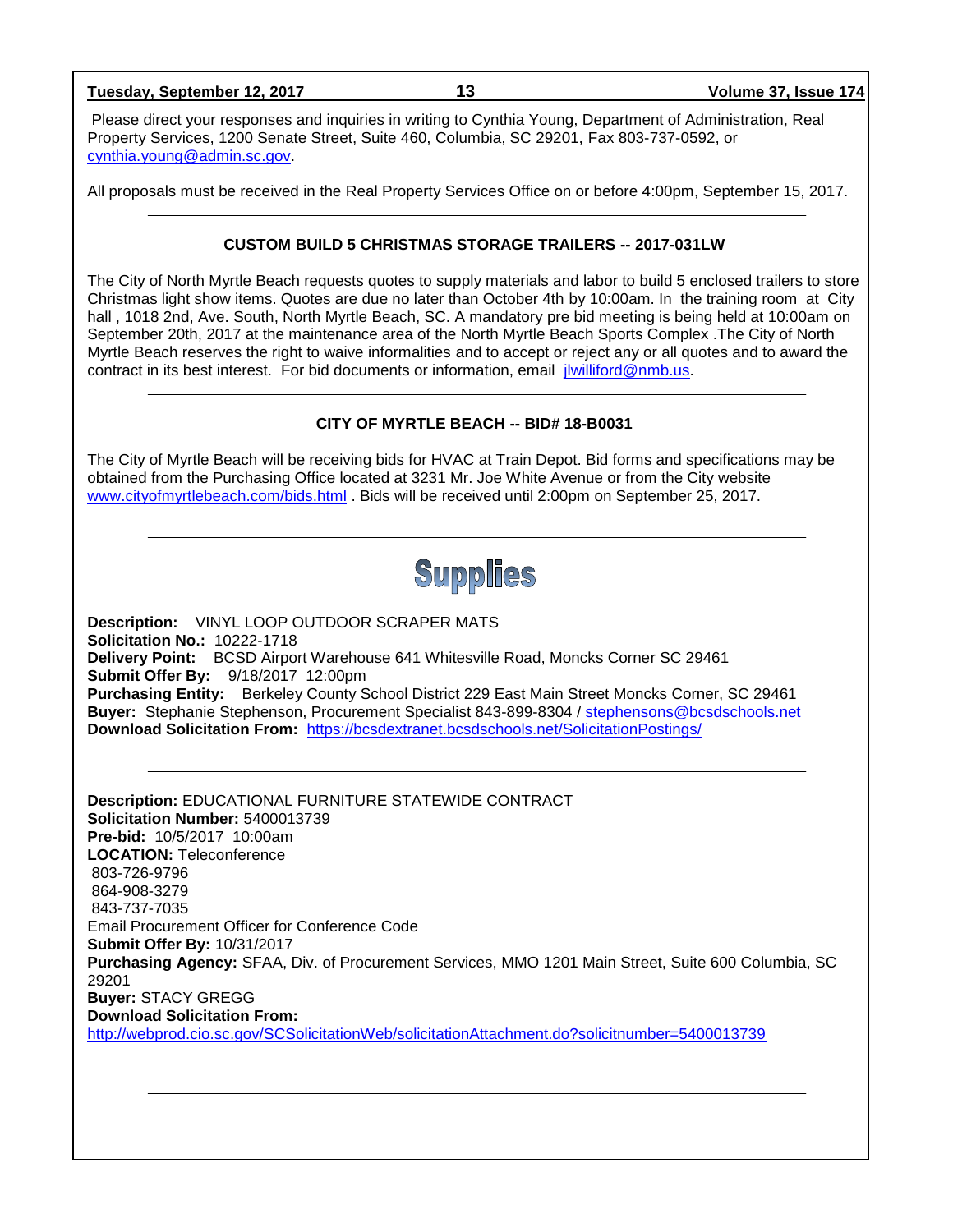**Tuesday, September 12, 2017 14 Volume 37, Issue 174**

# For Sale

### **STATE SURPLUS VEHICLE AUCTION**

The SC Surplus Property Office holds vehicle auctions every other Wednesday of the month. Auctions are open to the general public and are held at 1441 Boston Avenue, West Columbia, SC 29170. All vehicles are available for inspection on the Tuesday prior to the auction from 9:00am – 3:30pm, and on the day of the auction from 8:00am – 8:45am. Registration for the auction begins at 8:30am.

Call the SC Surplus Property Office at 803-896-6880 for more information, or visit the Surplus Property Office website at [http://www.admin.sc.gov/stateagenciessupportservices/surplus.](http://www.admin.sc.gov/stateagenciessupportservices/surplus)

### **SC SURPLUS PROPERTY**

Public Auction Number: 170927 will be held at 9:00am on Wednesday, September 27, 2017. Property in lots, including vehicles, will be auctioned. Other lots may be added or withdrawn.

Location: SC Surplus Property 1441 Boston Ave. West Columbia, SC

Contact: Customer Service, 803-896-6880

Inspection: Tuesday, September 26, 2017 from 9:00am to 3:30pm & Wednesday, September 27, 2017 from 8:00am to 8:45am.

# **SCBO Notices**

### **GRANTS AVAILABLE FOR WATERSHED BASED PLAN DEVELOPMENT**

### **REQUEST FOR PROPOSALS**

SCDHEC's Nonpoint Source Program is seeking proposals for the development of watershed-based plans (WBP). All projects must address ambient surface water pollutants that can impact source water for drinking water systems.

This grant will pay 100 percent with no cash or in-kind match needed; however, additional funds leveraged are encouraged.

Deadline for initial proposals is 3:00pm on October 4, 2017. Only electronic submittals will be accepted.

For application information, go to: [http://www.scdhec.gov/HomeAndEnvironment/BusinessesandCommunities-](http://www.scdhec.gov/HomeAndEnvironment/BusinessesandCommunities-GoGreen/EnvironmentalGrantsandLoans/319NonpointSourcePollutionGrants/)[GoGreen/EnvironmentalGrantsandLoans/319NonpointSourcePollutionGrants/](http://www.scdhec.gov/HomeAndEnvironment/BusinessesandCommunities-GoGreen/EnvironmentalGrantsandLoans/319NonpointSourcePollutionGrants/)

Contact: Shakhlan Garane SC Department of Health and Environmental Control, Bureau of Water 2600 Bull Street Columbia, SC 29201

Phone: 803-898-4401 / [garanesi@dhec.sc.gov](mailto:garanesi@dhec.sc.gov)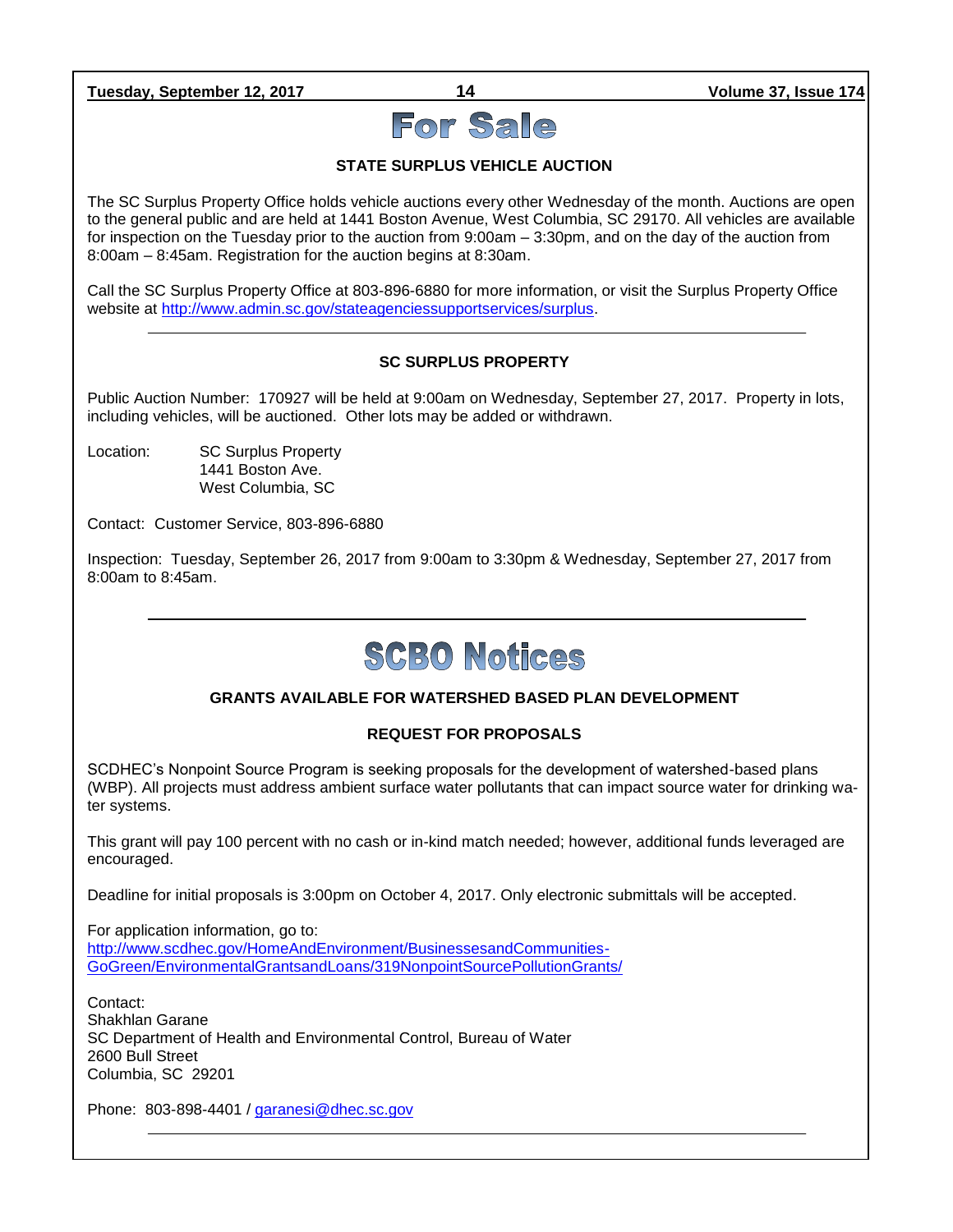**Tuesday, September 12, 2017 15 Volume 37, Issue 174**

### **SOUTH CAROLINA ASSOCIATION OF GOVERNMENTAL PURCHASING OFFICIALS**

SCAGPO is currently registering members and vendors for our Annual Professional Development Forum & Trade Show currently scheduled for November 15-17, 2017. Pre-Forum events begin on Tuesday November 14, 2017. Historically, vendor participants have met and networked with over 200 Public Procurement professionals from State and Local Government entities through our Vendor Trade Show, Networking Socials, and complimentary educational sessions. This year's event will occur at the Myrtle Beach Marriott Resort & Spa. Registration and hotel information is available on our website: [http://scagpo.org/meetinginfo.php?id=53&ts=1487195123.](http://scagpo.org/meetinginfo.php?id=53&ts=1487195123)

This event is a favorite for many of our vendors. Please review previous meeting information for information on previous events.

### **VENDORS, DON'T NEGLECT TO CHECK THE STATE'S FIXED PRICE BIDS**

If authorized by the original solicitation, the State may use "competitive fixed price bidding" to create procurements with an open response date. These fixed price bids are advertised in SCBO once, but the solicitation may provide for bids to be accepted continuously or periodically during the contract term. The link below takes you to a listing of all open solicitations conducted by the central purchasing office using the competitive fixed pricing bidding rules: <https://procurement.sc.gov/vendor/contract-opps/fixes-price-bids-ss>

### **INSPECTOR GENERAL'S FRAUD HOTLINE**

(State Agency fraud only) 1-855-723-7283 / [http://oig.sc.gov](http://oig.sc.gov/)

### **COMMENTS?**

The Division of Procurement Services encourages you to make your comments via the following methods: Customer Comment System:<https://procurement.sc.gov/comment> Telephone 803-737-0600

### **The State Fiscal Accountability Authority's Division of Procurement Services**

**currently has an opening:**

[Eng/Engineer Associate IV -](http://agency.governmentjobs.com/sc/default.cfm?action=viewJob&jobID=1632757&hit_count=yes&headerFooter=1&promo=0&transfer=0&WDDXJobSearchParams=%3CwddxPacket%20version%3D%271%2E0%27%3E%3Cheader%2F%3E%3Cdata%3E%3Cstruct%3E%3Cvar%20name%3D%27TRANSFER%27%3E%3Cstring%3E0%3C%2Fstring%3E%3C%2Fvar%3E%3Cvar%20name%3D%27CATEGORYID%27%3E%3Cstring%3E-1%3C%2Fstring%3E%3C%2Fvar%3E%3Cvar%20name%3D%27FIND_KEYWORD%27%3E%3Cstring%3E%3C%2Fstring%3E%3C%2Fvar%3E%3Cvar%20name%3D%27PROMOTIONALJOBS%27%3E%3Cstring%3E0%3C%2Fstring%3E%3C%2Fvar%3E%3C%2Fstruct%3E%3C%2Fdata%3E%3C%2FwddxPacket%3E) click to view



**Copy this shortcut for quick, hassle-free ad composition and mail it to [scbo@mmo.sc.gov.](mailto:scbo@mmo.sc.gov)** 

### **Universal Form (suitable for most advertisements)**

**Description: Solicitation No.: Delivery Point: Submit Offer By: Purchasing Entity: Buyer: Direct Inquiries To: Download Solicitation From:**